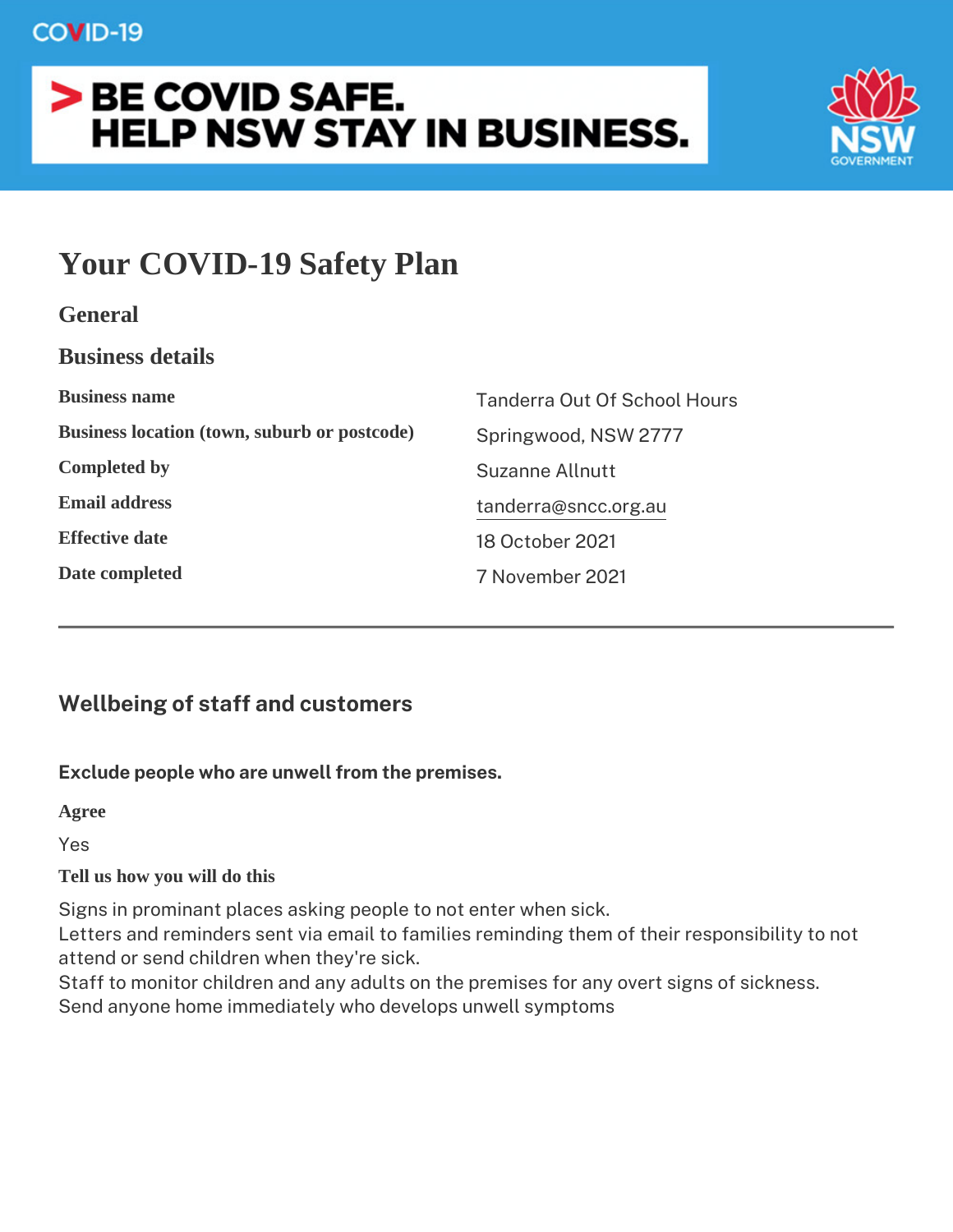#### **Provide staff with information and training on COVID-19, including COVID-19 vaccination, when to get tested, physical distancing, wearing masks, and cleaning. Agree**

Yes

## **Tell us how you will do this**

We have disposable face masks available at all times.

We have sanitiser available at all times in front room.

We have signage reminding adults to remain physically distanced.

We have touch point cleaning checklist and deep cleaning procedures displayed on the office wall and times allocated for when staff need to perform the cleaning.

Staff have been forwarded information via email showing how and where to access vaccinations and the details of the public health order.

## **Display conditions of entry including requirements to stay away if unwell and record keeping. Agree**

Yes

## **Tell us how you will do this**

Staff and parents have been advised to provide a negative covid test, including for children, if they have unwell symptoms and before returning to the centre via policies, reminders and signage.

Incident reports and register of illnesses captures the advice of anyone who is unwell while in attendance at the centre.

Signage on the front door explains that admittance is disallowed if unwell.

## **Encourage staff to access COVID-19 vaccination.**

**Agree**

Yes

## **Tell us how you will do this**

Staff have been advised of how and where to get vaccinated. All those working in the centre from 8 November have provided their positive vaccination status.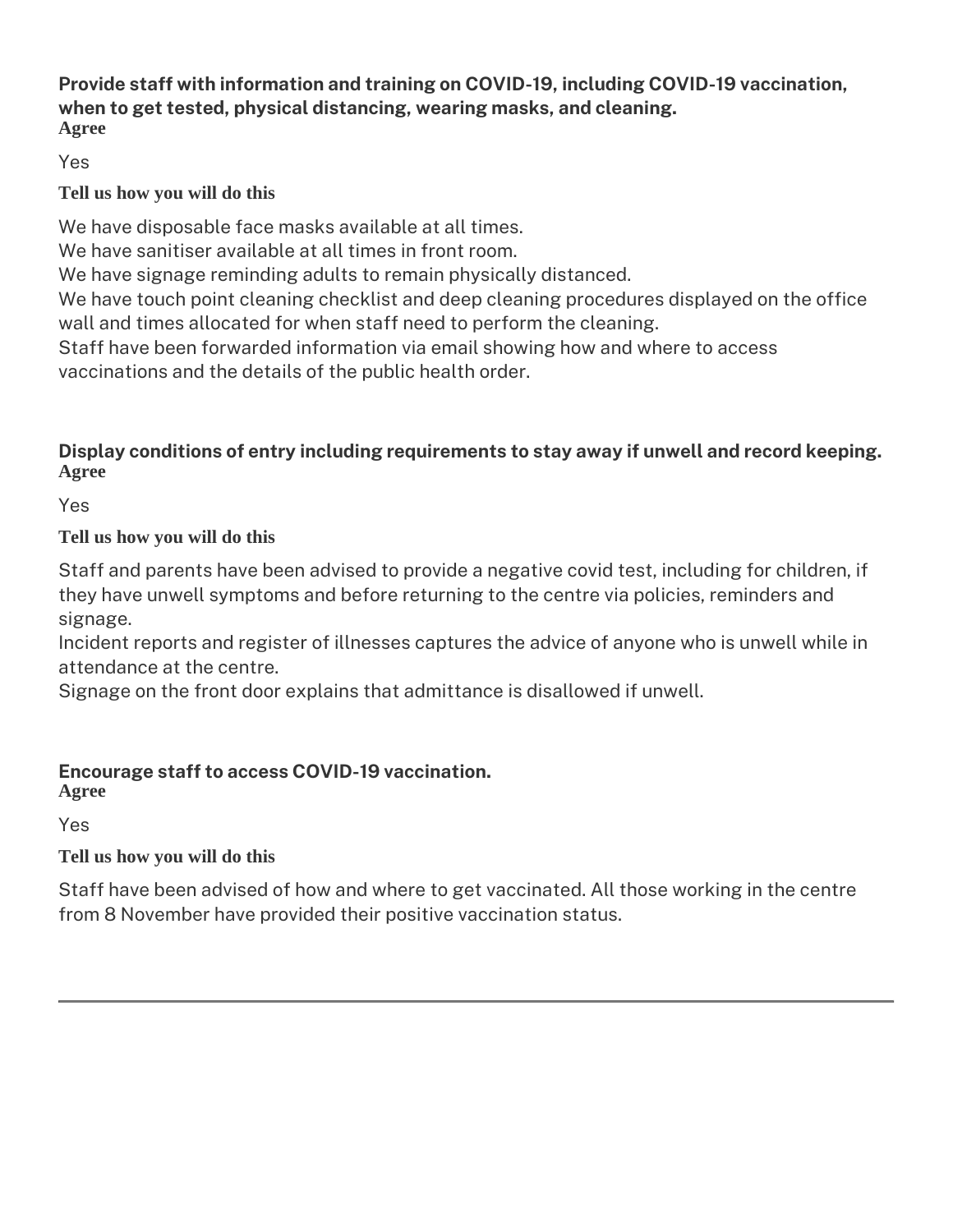# **Physical distancing**

#### **Capacity must not exceed 1 person per 2 square metres of space of the premises. Agree**

Yes

## **Tell us how you will do this**

Our premises is easily large enough to accommodate the number of staff that will not exceed this squared area requirement. All groups using the centre have been cancelled at this time. Parents and carers are not permitted to enter the centre at this time but are collecting children from outside, at the front gate.

## **Ensure 1.5m physical distancing where possible, including:**

- **at points of mixing or queuing**
- **between seated groups**
- **between staff.**

## **Agree**

Yes

**Tell us how you will do this**

Administrative staff work in different rooms when working at the same time. Staff working directly with children are allocated via a roster to work in different areas of the premises. Staff endeavour to keep physically distant as far as possible while carrying out their duties in relation to the children. There are signs in prominent places reminding staff of this requirement.

**Agree**

Yes

## **Avoid congestion of people in specific areas where possible.**

## **Tell us how you will do this**

Signing children in and out is being done via a printed QR code at the front gate. This avoids bottle-necking and handling the icheckin device (iPad).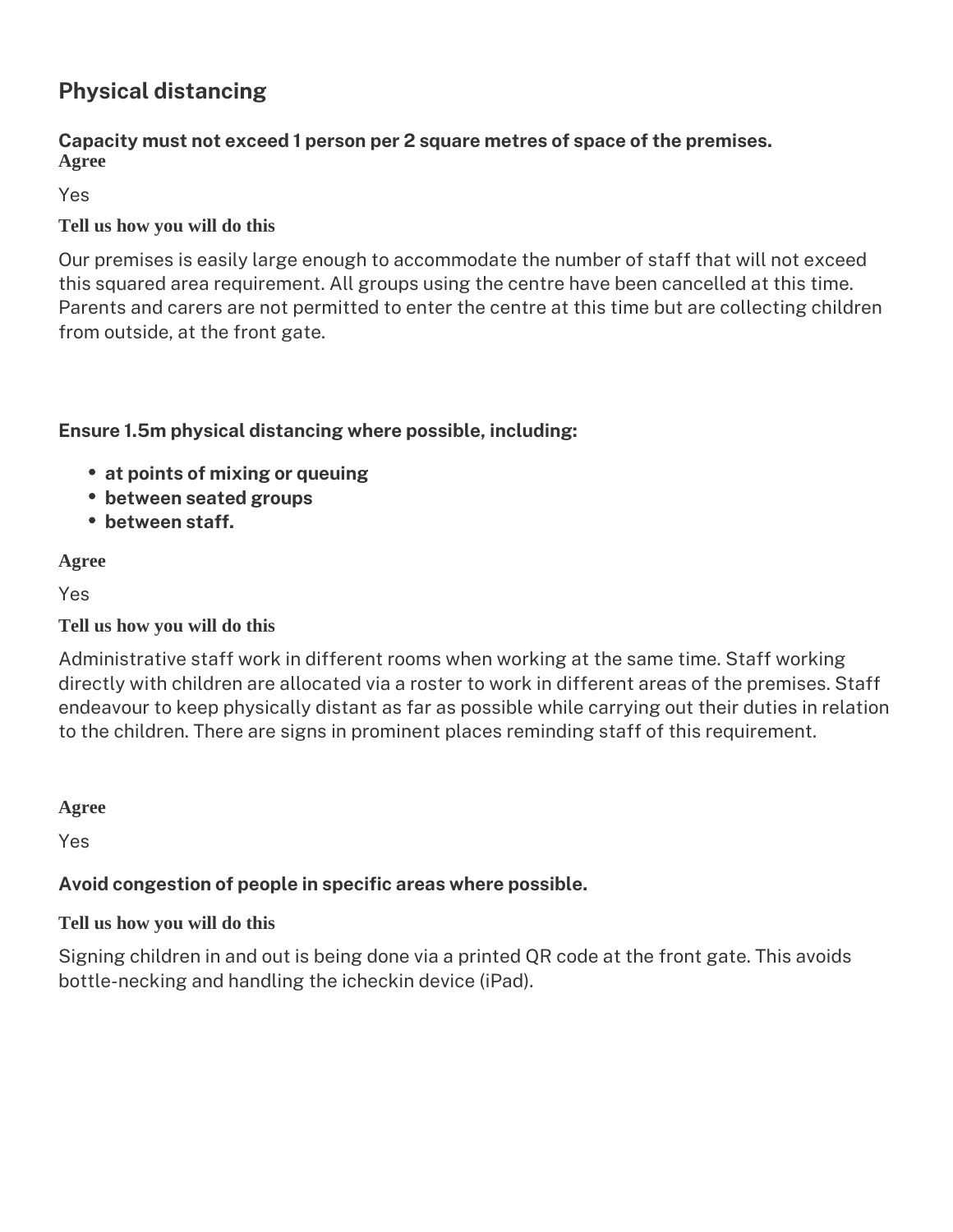## **Have strategies in place to manage gatherings that may occur immediately outside the premises.**

**Agree**

Yes

#### **Tell us how you will do this**

Families have a large area at the front fence perimeter where they can wait for their child to enter and leave the building. They can sign their child in and out using the iCheckin QR code on their own device, which means they avoid collecting around a central point when collecting their children.

Yes

**Tell us how you will do this** Not applicable

# **Ventilation**

**Review the COVID-19 guidance on ventilation available at [https://www.nsw.gov.au/covid-](http://at https://www.nsw.gov.au/covid-19/getting-back-to-work-a-covid-safe-way/ventilation-guidance)[19/getting-back-to-work-a-covid-safe-way/ventilation-guidance](http://at https://www.nsw.gov.au/covid-19/getting-back-to-work-a-covid-safe-way/ventilation-guidance) and consider which measures are relevant to your premises before completing this COVID-19 Safety Plan. Agree**

Yes

**Tell us how you will do this**

The front, side and back doors of the building remain open while the service is in progress. Windows are kept open in the TV room. The office door is kept open at all times while anyone is in the building.

**Use outdoor settings wherever possible.**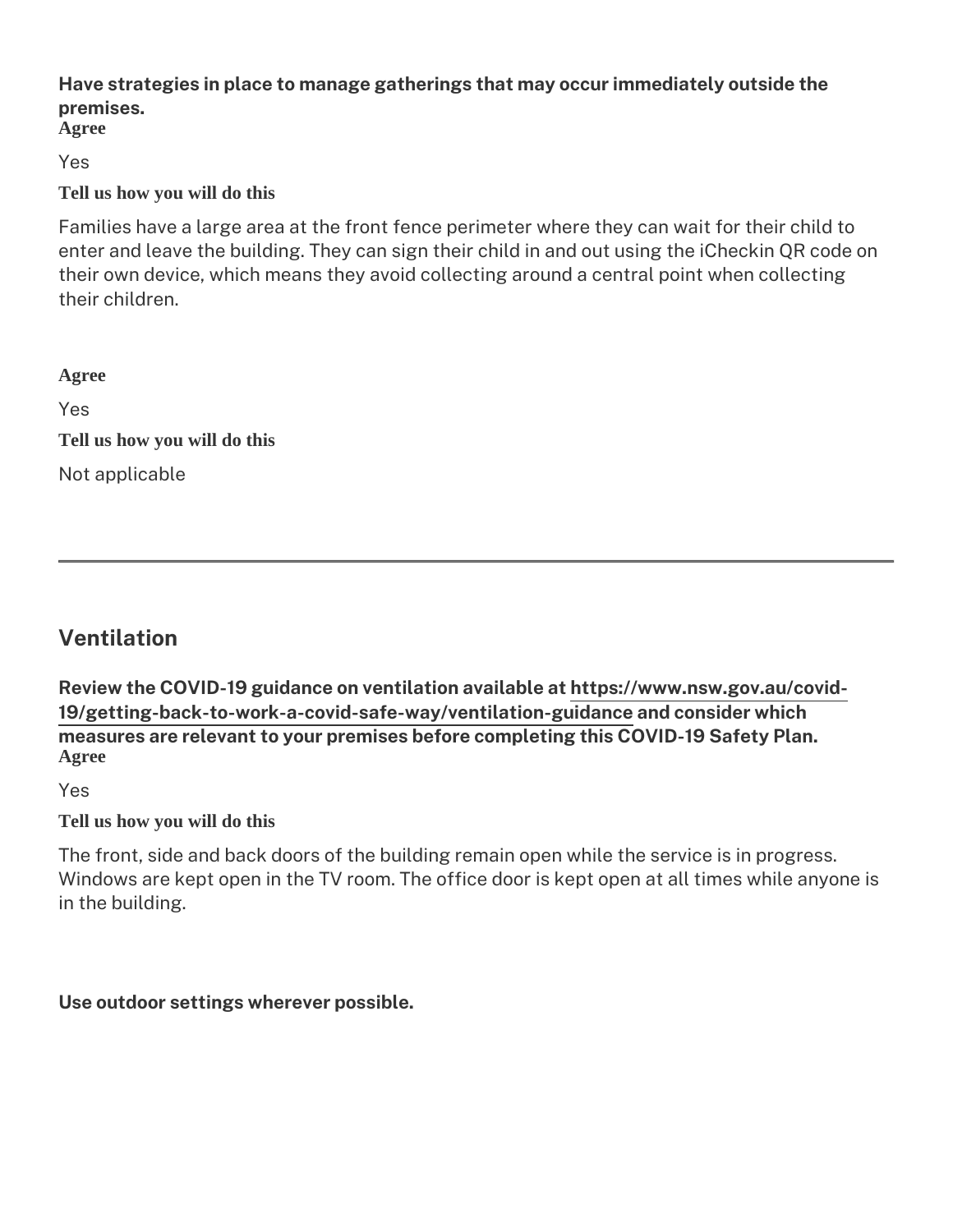#### **Agree**

Yes

**Tell us how you will do this**

The children play outside whenever possible.

## **In indoor areas, increase natural ventilation by opening windows and doors where possible.**

**Agree**

Yes

**Tell us how you will do this**

Our doors and window are kept open while the service is in progress.

**In indoor areas, increase mechanical ventilation where possible by optimising air conditioning or other system settings (such as by maximising the intake of outside air and reducing or avoiding recirculation of air).**

**Agree**

Yes

## **Tell us how you will do this**

The air conditioning unit is being used at the busiest times of the day, such as when the children arrive from school and before the majority of them have gone home.

## **Ensure mechanical ventilation systems are regularly maintained to optimise performance (for example through regular filter cleaning or filter changes).**

**Agree**

Yes

**Tell us how you will do this**

The air conditioning units are scheduled to be cleaned every 3 months.

## **Consider consulting relevant experts such as building owners or facility managers,**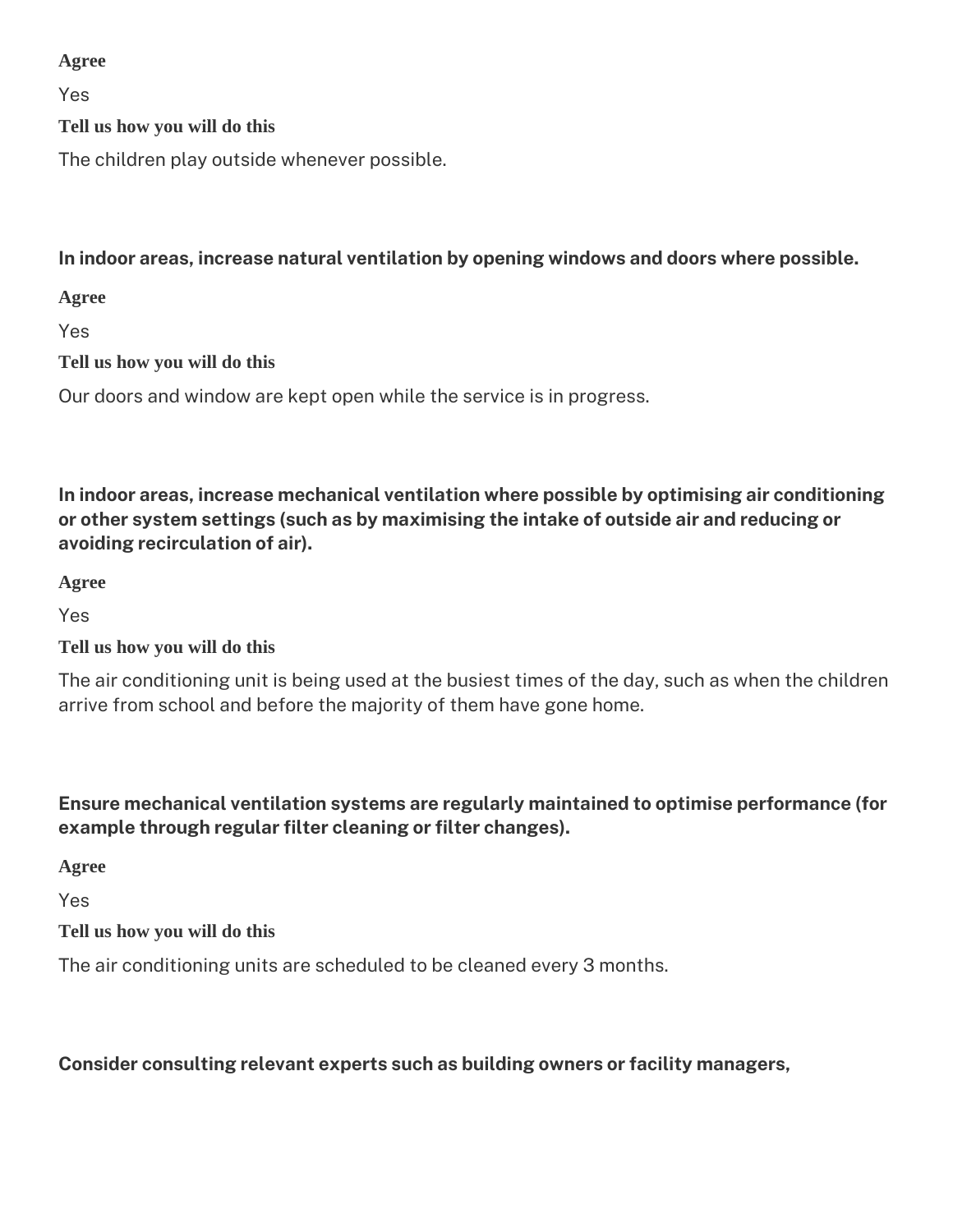#### **ventilation engineers and industrial or occupational hygienists to optimise indoor ventilation.**

**Agree**

Yes

#### **Tell us how you will do this**

If the need arises, we will consult on this matter. Currently, our building is well-ventilated as 3 sides of the building have exits and there are windows in every room.

## **Hygiene and cleaning**

#### **Face masks must be worn by staff and customers in indoor areas, unless exempt. Agree**

Yes

#### **Tell us how you will do this**

All staff are required to wear masks while working inside.

We have disposable masks available at all times.

Families are not entering the premises at this time.

Any tradespeople or delivery personnel are required (reminded via posters and verbal cues) to wear masks inside.

## **Adopt good hand hygiene practices. Have hand sanitiser at key points around the venue.**

**Agree**

Yes

## **Tell us how you will do this**

We have sanitiser clearly marked at the front entrance of the building. Due to having children in care, we are not placing sanitiser freely at other locations due to safety considerations. The sanitiser is clearly marked.

## **Ensure bathrooms are well stocked with hand soap and paper towels or hand dryers.**

**Agree**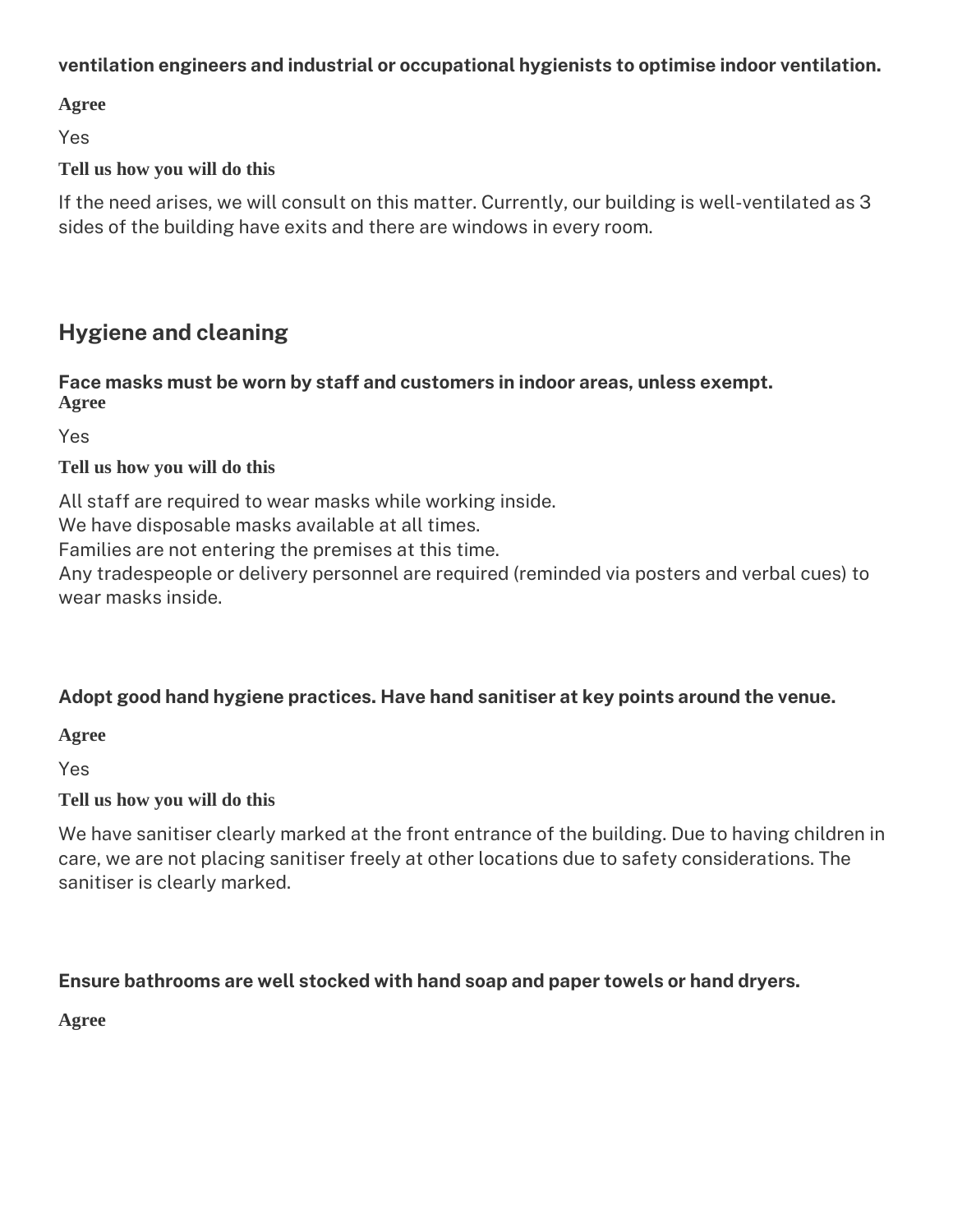#### Yes

#### **Tell us how you will do this**

Each day staff perform checks which include checking that hand soap and paper towels are well stocked at all outlets.

## **Clean frequently used indoor hard surface areas (including children's play areas) at least daily with detergent/disinfectant. Clean frequently touched areas and surfaces several times per day.**

**Agree**

Yes

#### **Tell us how you will do this**

Touchpoint cleaning is performed by staff towards the end of every session. During Vacation Care it is performed 3 times per day. We have a checklist and procedures displayed to show how and where this will be performed.

## **Record keeping**

**Use the NSW Government QR code system to collect an electronic record of the name, contact number and entry time for all staff, customers and contractors.**

**Agree**

Yes

#### **Tell us how you will do this**

Our QR code is clearly displayed at several locations, including at the front gate. A paper record of attendance is available at the front sign in desk.

**Processes must be in place to ensure that people provide the required contact information, such as by checking phones for the green tick to confirm they have checked in (keeping 1.5m physical distance between staff and patrons). QR codes should be clearly visible and accessible including at entrances to the premises.**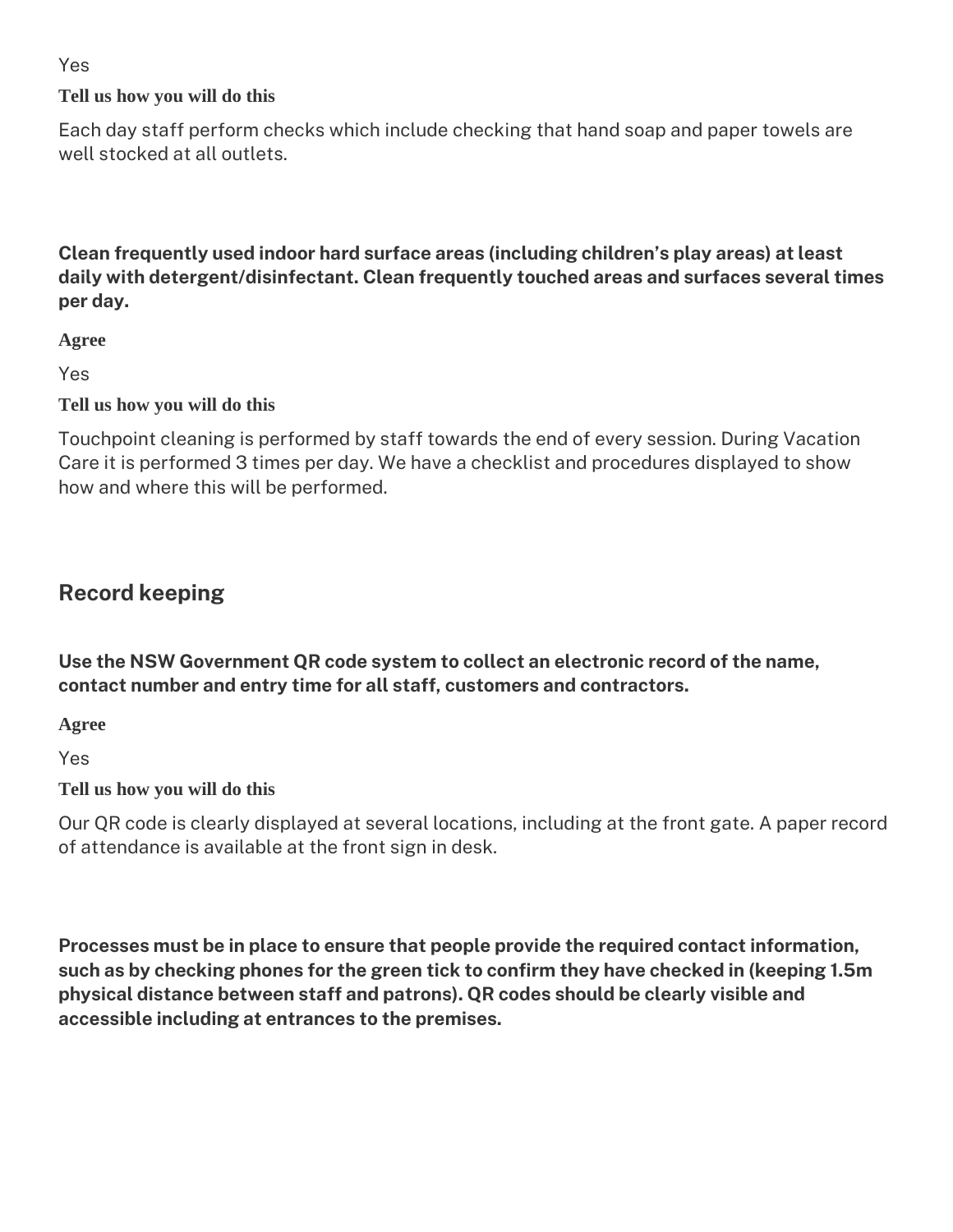#### **Agree**

Yes

**Tell us how you will do this**

Anyone entering the premises is required to use the QR code to sign in and to show the Responsible Person on duty. QR codes are located at front gate, front room and in the office. Signs remind staff and visitors to socially distance.

**If a person is unable to provide contact details, for example due to age or language barriers, another person may provide contact details on their behalf. If it is not possible for check-in to occur, keep a record of the name, contact number and entry time for all staff, customers and contractors for a period of at least 28 days. These records must be provided in an electronic format such as a spreadsheet as soon as possible, but within 4 hours, upon request from an authorised officer.** 

**Agree**

Yes

## **Tell us how you will do this**

We have an attendance sheets prominant at the sign in desk in the front room for those who are unable to QR code. We are keeping these records for at least 28 days. We also require sign in of all visitors, collectors and tradespeople via our Kidsoft software which can be accessed by an icheckin device or QR code to own device. All educators are required to sign in and out each time they work.

**Other types of venues or facilities within the premises must complete COVID-19 Safety Plans where applicable, including any play centres. If contact details are captured electronically upon entry to the main premises on the relevant day, additional collection of contact details via electronic methods may not be required if there is no other public access to the subpremises. However, additional contact details and time of entry must be captured where these sub-premises are gyms, entertainment facilities, hospitality venues, nightclubs and retail premises.**

**Agree**

Yes

**Tell us how you will do this**